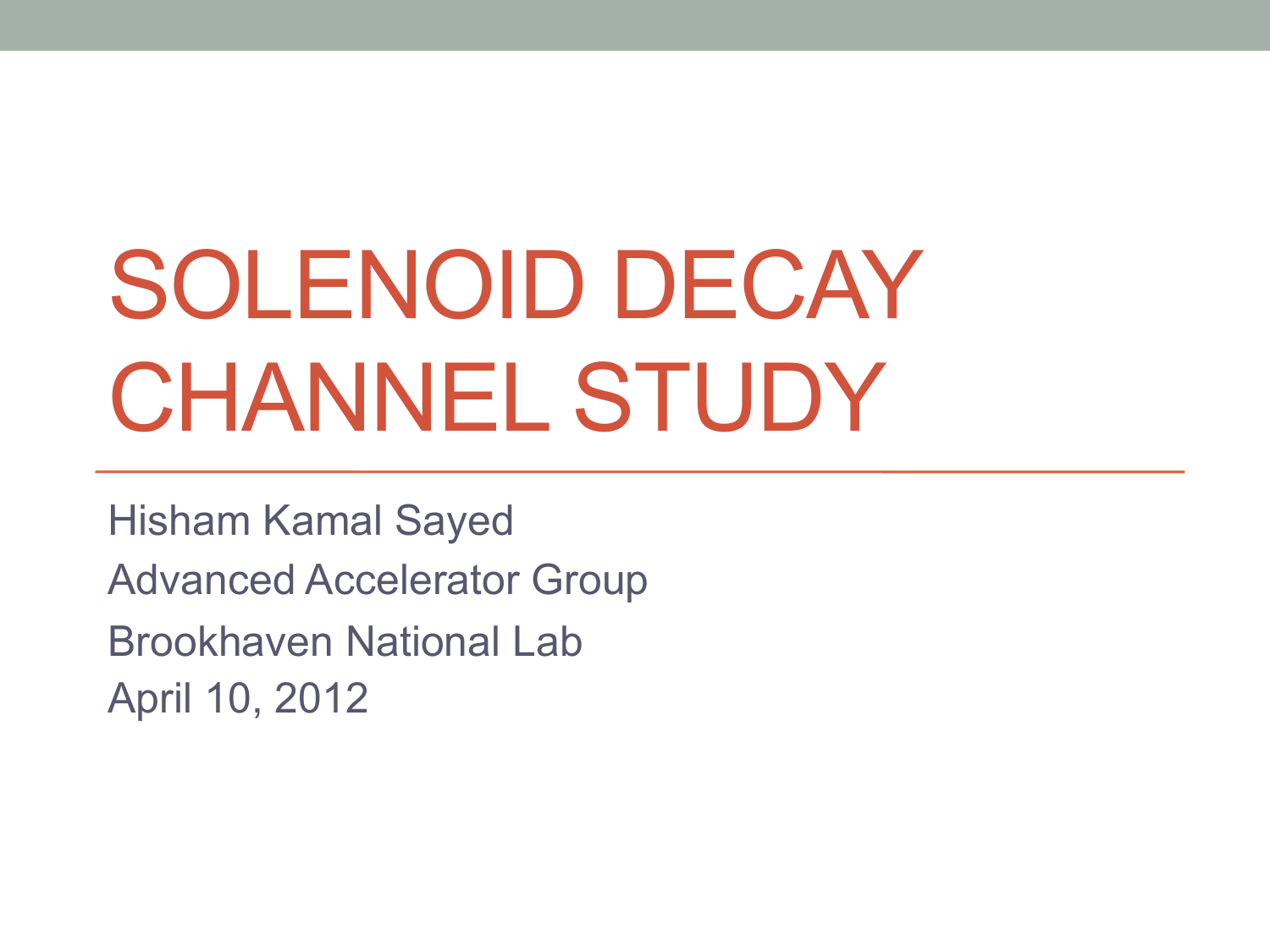### Decay Channel

- Baseline design 1.5 T solenoid channel of 50 m
- Using a realistic periodic solenoid may result in stopbands  $\rightarrow$  Particle loss

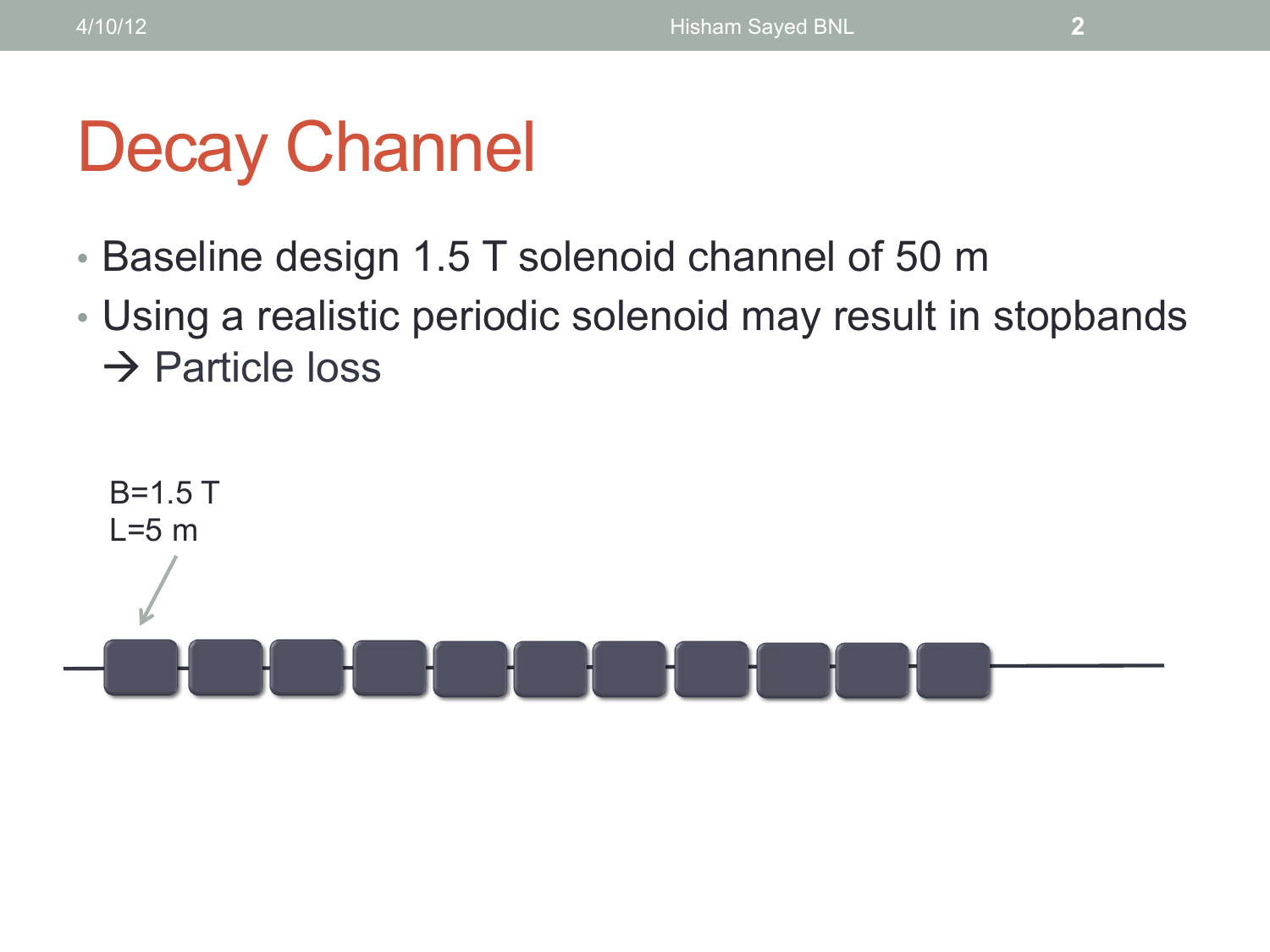#### IDS120J Solenoid Field Map (icool boundary conditions)



| 0.05  | 0.5 |             | 0.868 45.815 |
|-------|-----|-------------|--------------|
| 3.483 | 0.5 | 0.523 47.67 |              |
| 0.05  | 0.5 |             | 0.868 45.815 |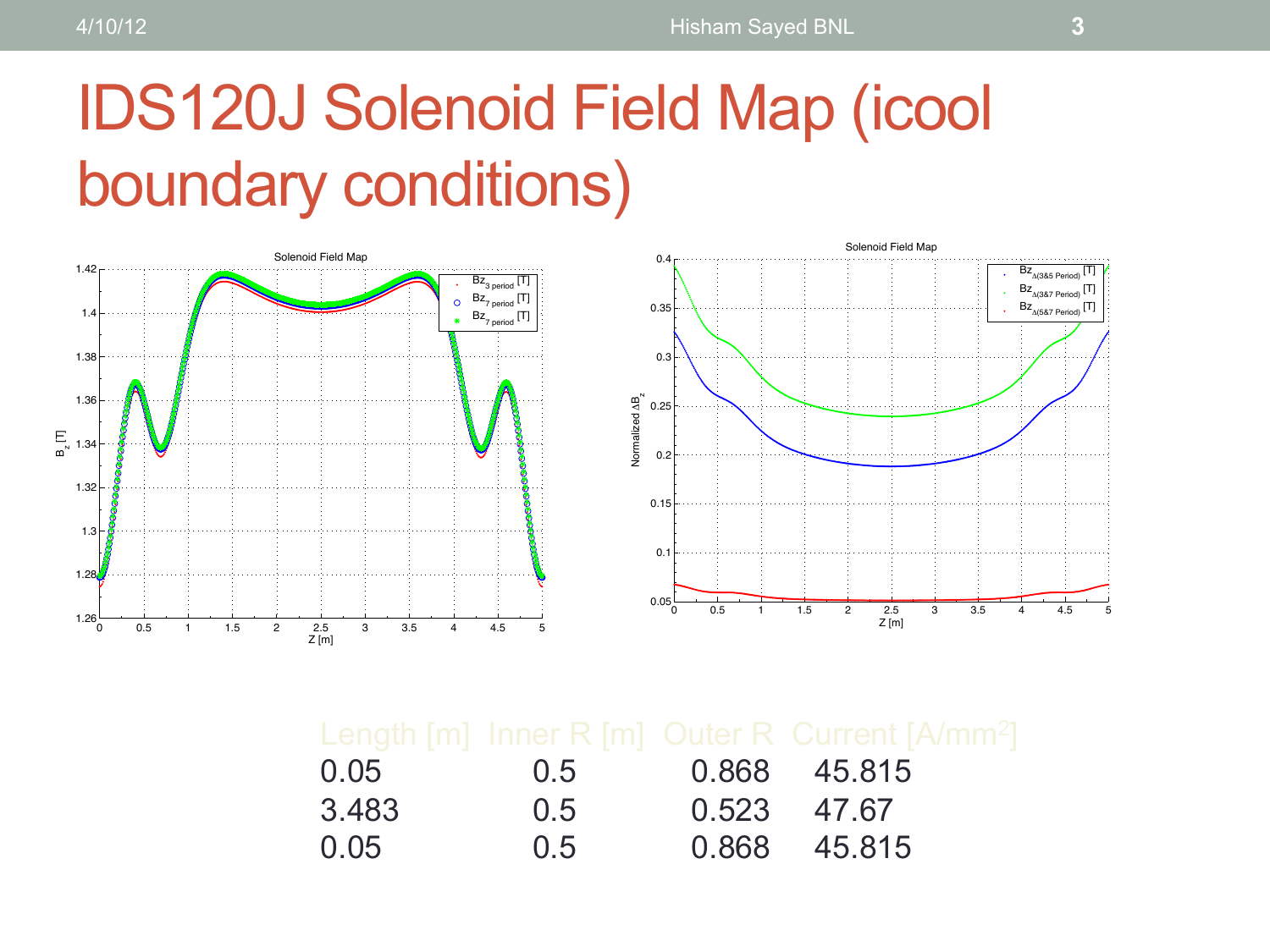## Solenoid Field Map (IDS120K(J))

#### On Axis Field Normalized Δ(120J,120K)

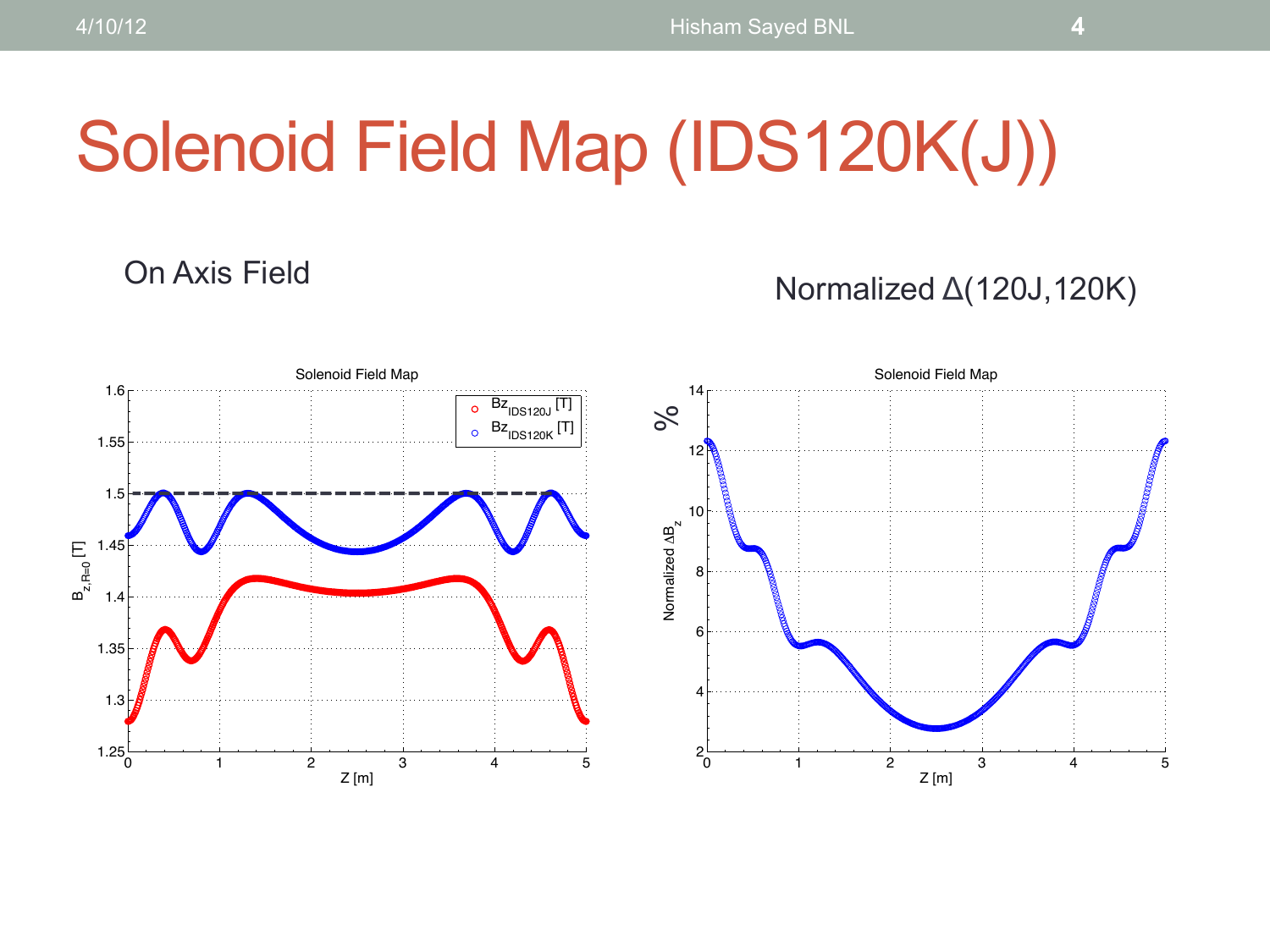#### Initial Particle Distribution

#### PARTICLE GENERATIONS by ICOOL

 $R_low = 0.0$  R\_high = 0.1 [m] phi\_low = 0 [degree] phi\_high = 360 z\_low = 0 z\_high=0 Pr\_low = 0  $[GeV/c]$  Pr\_high = 0.07 Pphi\_low = -0.001 Pphi\_high =0.001 Pz\_low=0.1  $[GeV/c]$ Pz  $high = 0.5$ 

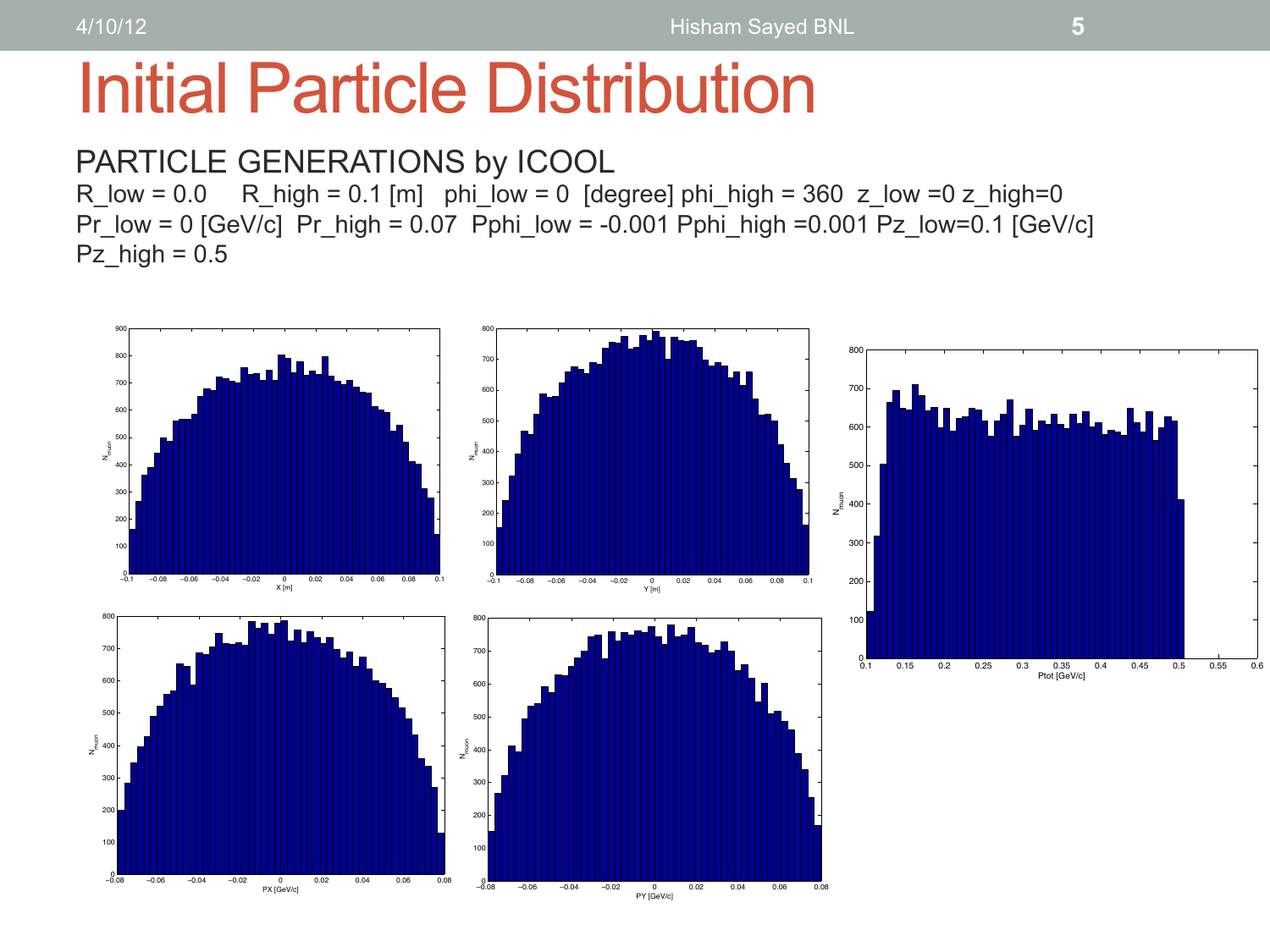### Particle Tracking

- $\triangleright$  Initial Number of Particles 99000
- $\triangleright$  Particles passed 1.5 T const. sol field 80528 (18%)
- $\triangleright$  Particles passed IDS120J channel 66451  $(17%)$
- $\triangleright$  Particles passed IDS120K channel 76473 (5%)

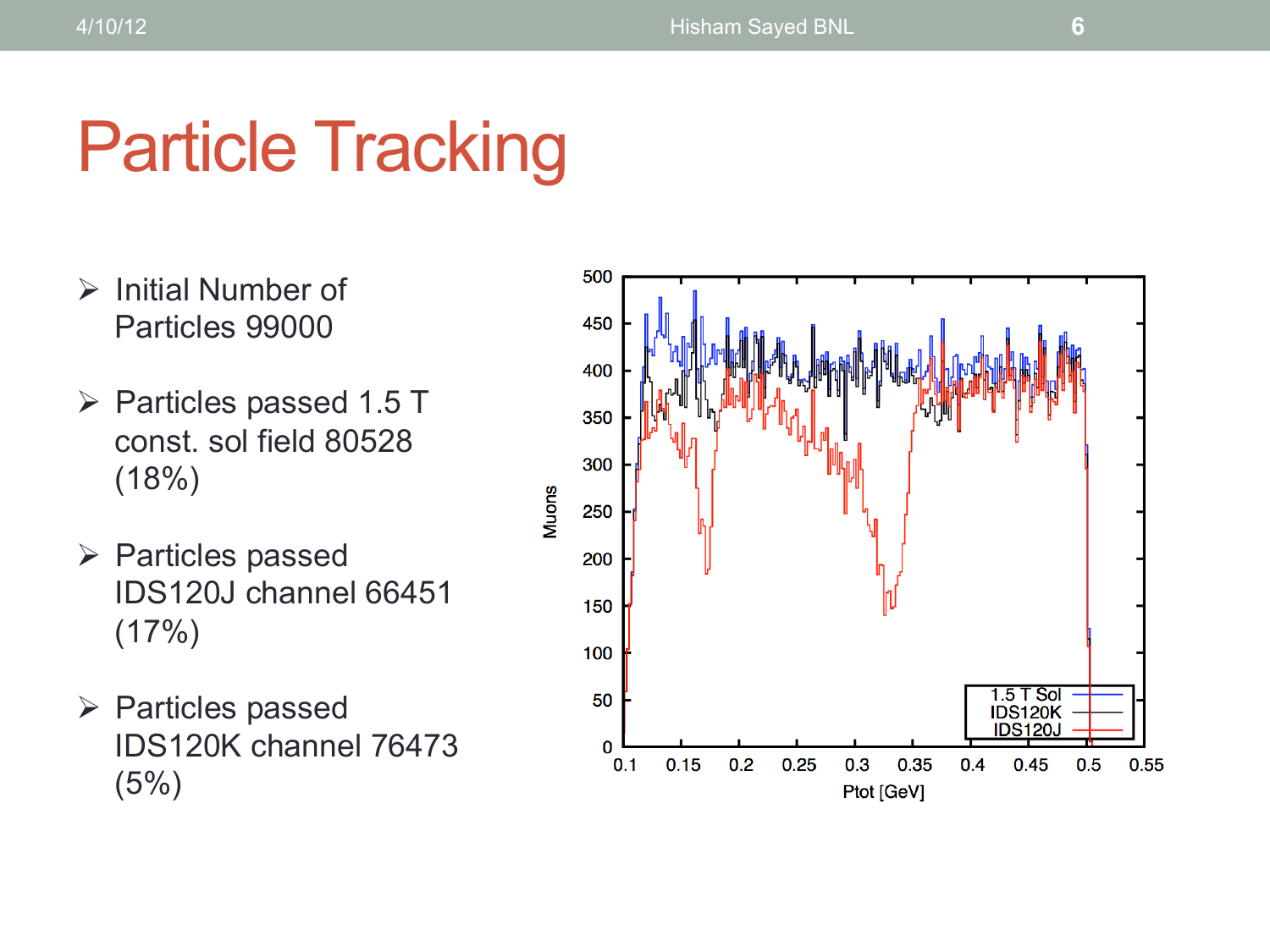Muons

#### Dynamic Aperture



 $X$  [m]  $Y$  [m]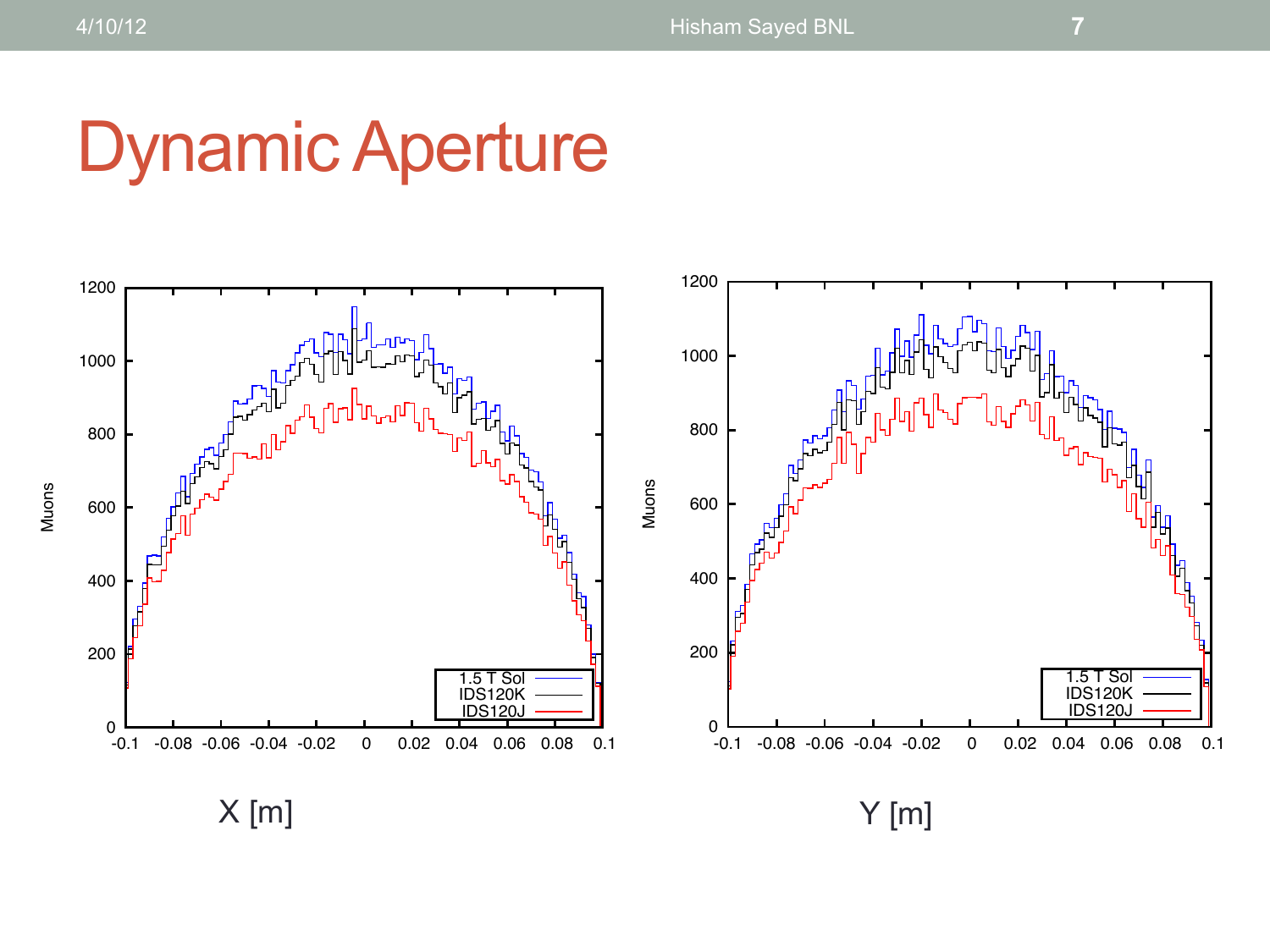## Low Energy (IDS120K)



8% loss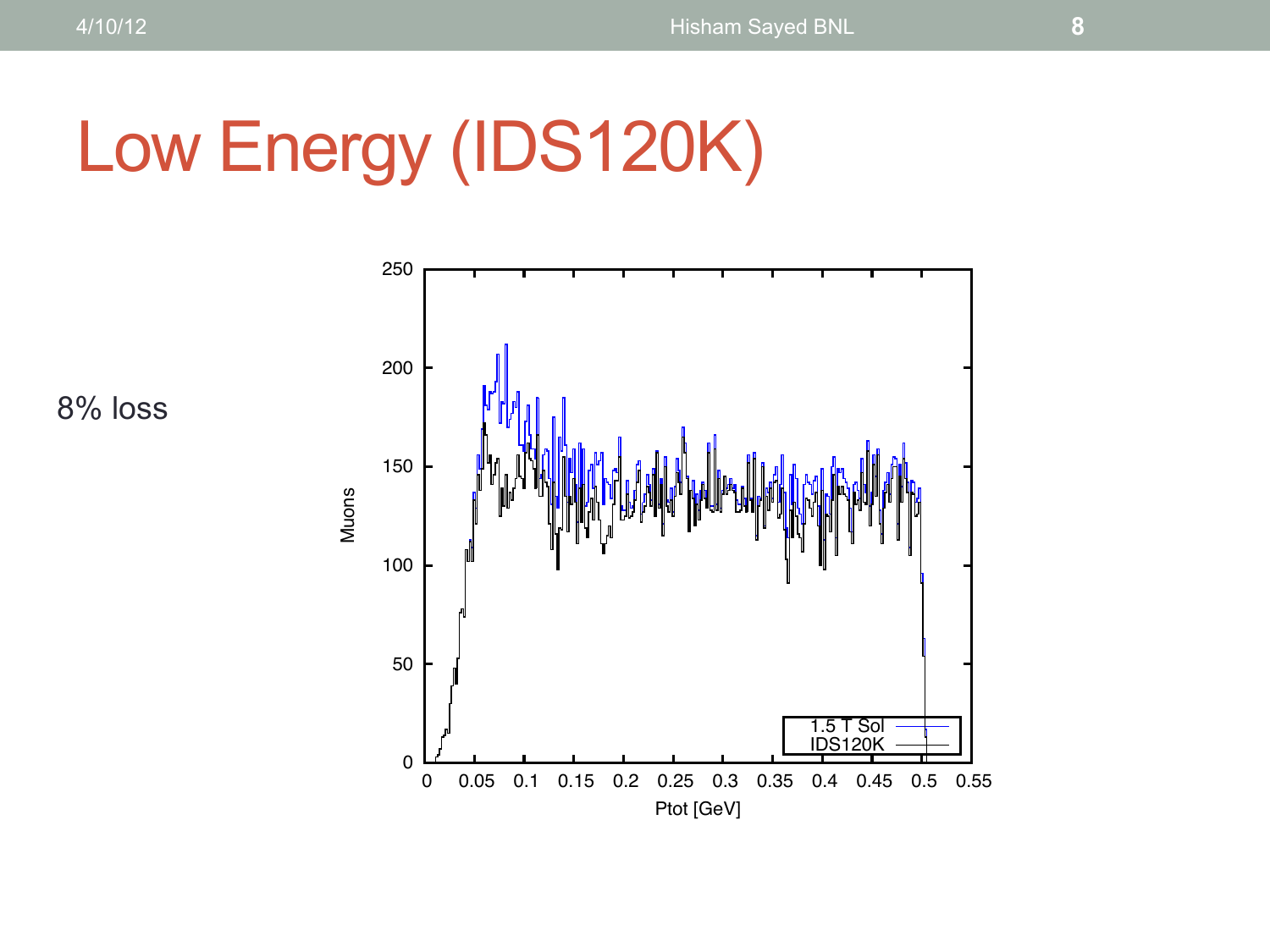

 $X[m]$   $Y[m]$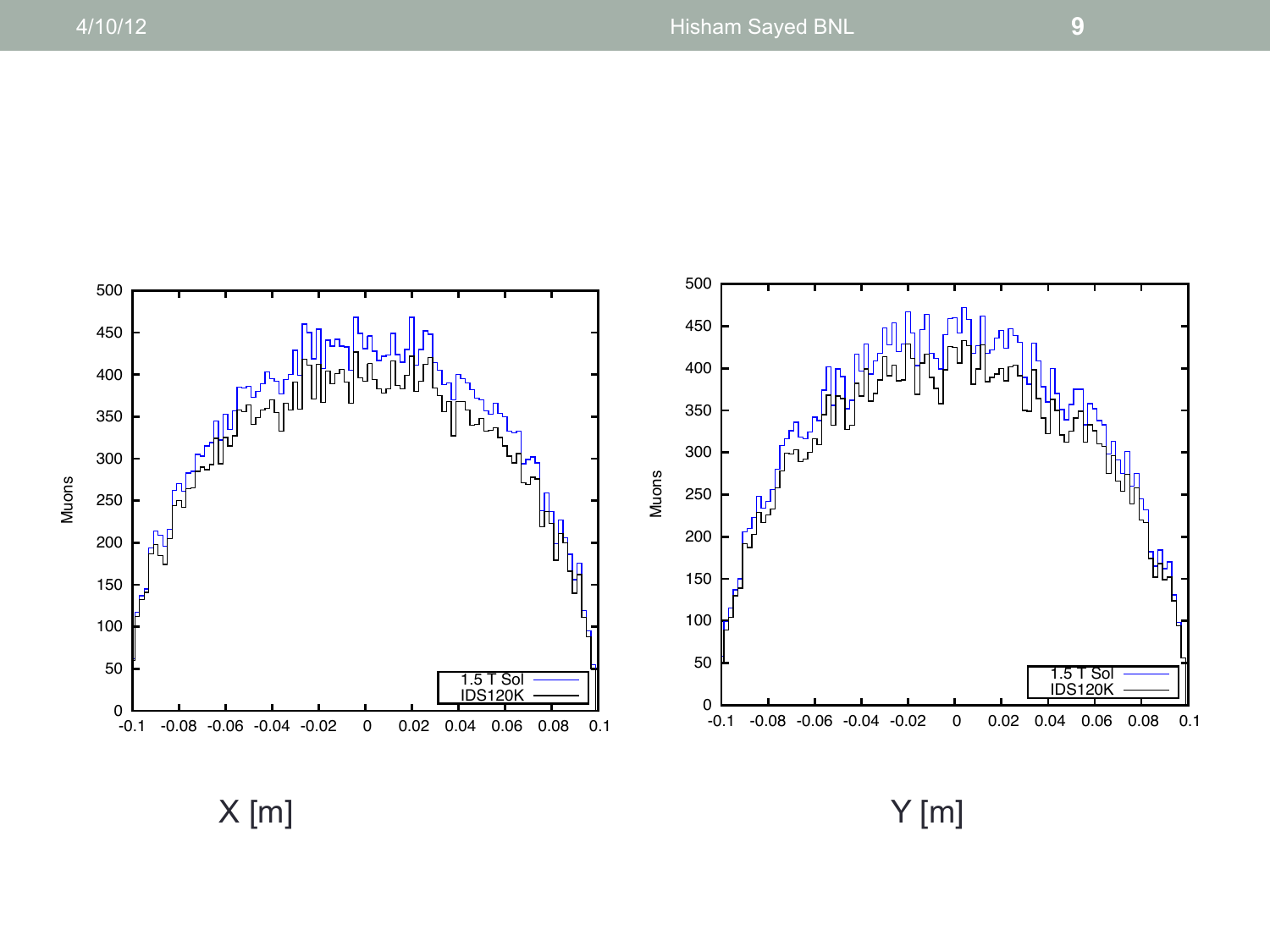### IDS Standard Deck

IDS120J  $\sim$  5% loss IDS120K ~0.3% loss